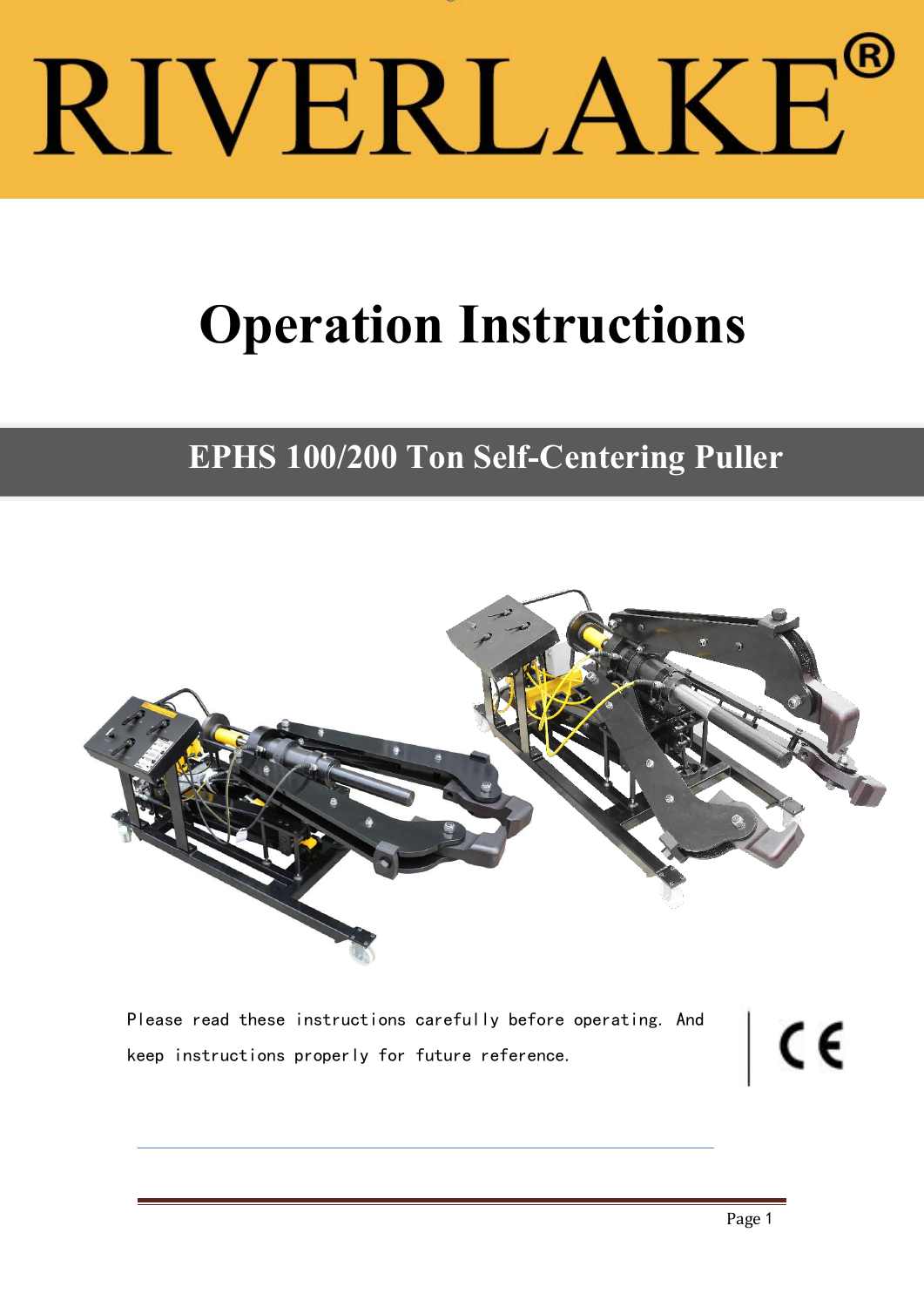## 1. **Product introduction and main components**:

RIVERLAKE's EPHS vehicle-mounted hydraulic puller is hydraulically operated to achieve the vertical height adjustment of the puller, the extension of the jaws, and the pull-out of the workpiece. The puller is mainly composed of a jaw mechanism, a jaw extension mechanism, a main cylinder height adjustment mechanism, a roller cart, an electric hydraulic pump, and other corresponding hydraulic control components.

Hydraulic components and systems are ultra-high 700 bar pressure ;

1.1 The outline diagram and main components are as follows:



- Iaw mechanism: adjustable jaws to grip the workpiece firmly;
- Jaw extension mechanism: the extension hydraulic cylinder control the extension and retraction of the jaw;
- Main cylinder height adjustment mechanism: With height adjustment cylinder, the center height of the main cylinder can be adjusted;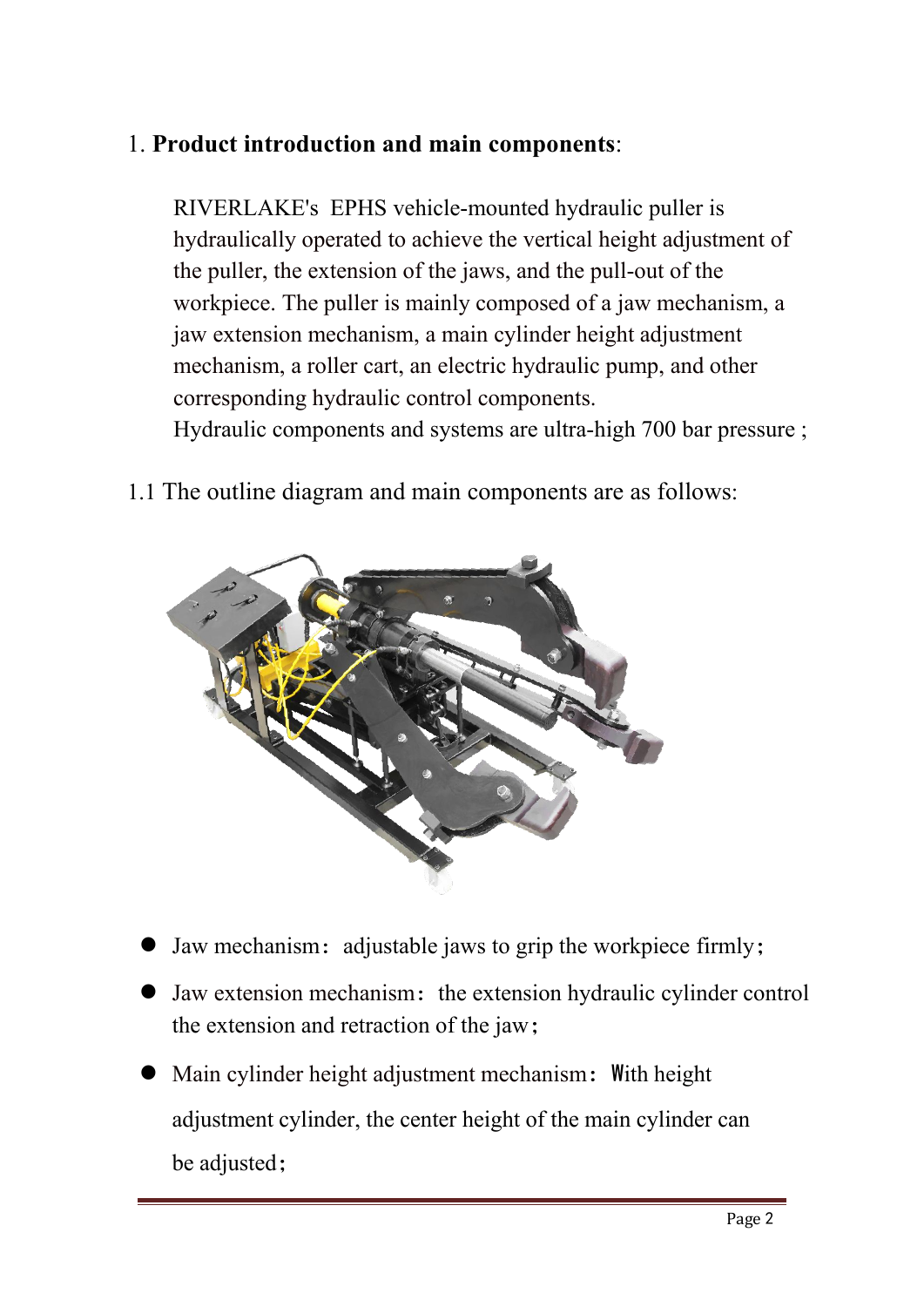- $\bullet$  100 ton main cylinder; pull out the workpiece
- Control Panel: control the movement of the cylinders;
- Electric hydraulic pump: provide hydraulic power to all cylinders;
- Remote Control: start or shut off the pump station;
- 1.2 The outline diagram and main components



- $\bullet$  VC20 (1) : Three-position four-way manual reversing valve, control the extension and retraction of the jaw (requires to work with VC4 valve);
- VC20 (2): 3-position 4-way manual reversing valve, controlling 100 TON main cylinder extension and retraction (requires to work with VC4 valve);
- VC4: Three-position four-way manual reversing valve, control the extension and retraction of the height adjustment cylinder(requires to work with throttle valve V82 (1));
- Throttle valve V82 (1): Throttle valve, adjust the speed of the height adjustment cylinder and cut off the height to adjust the hydraulic circuit of the cylinder (requires to work with valve VC4);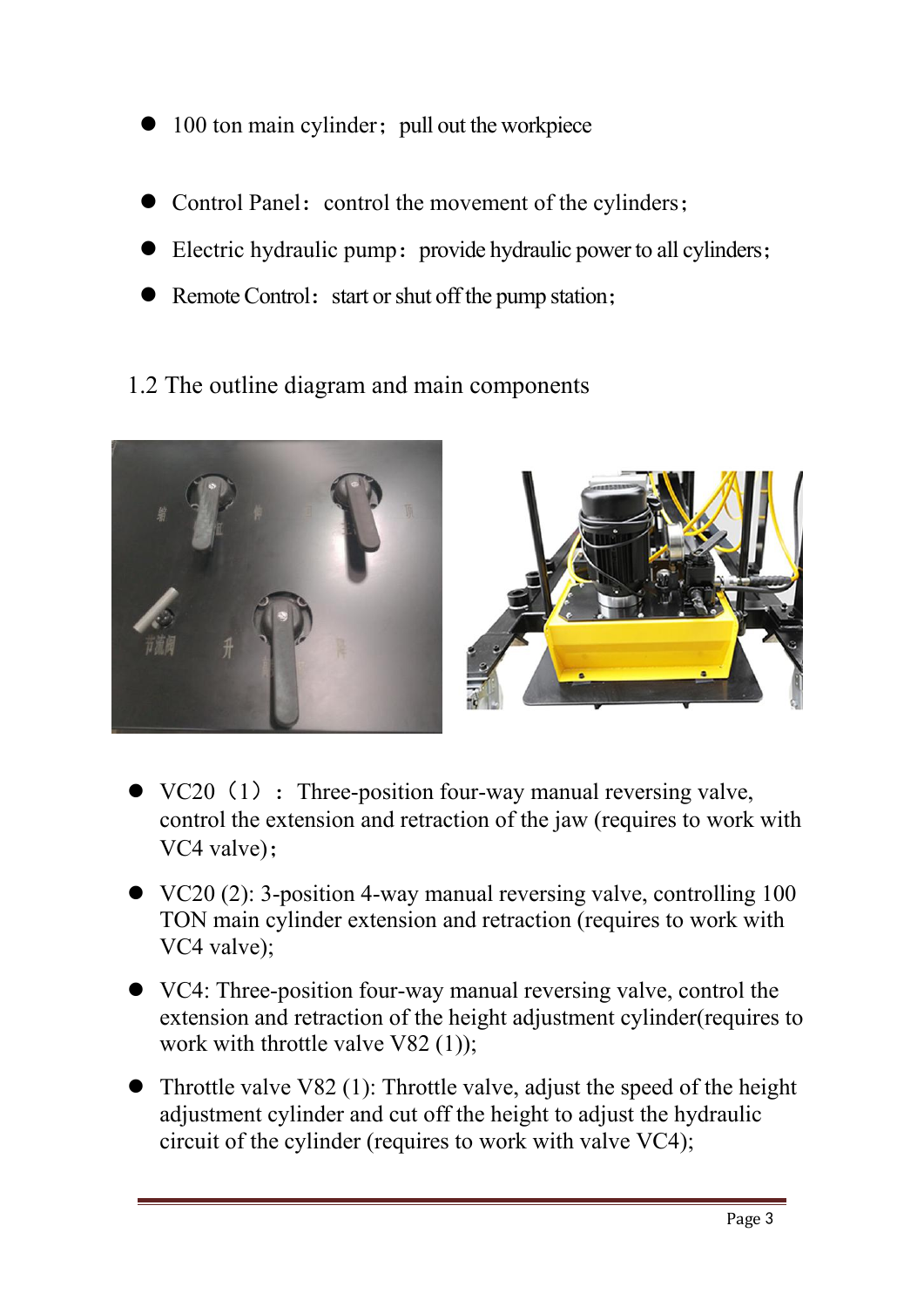- Throttle valve V82 (2): control the speed of the claw opening and closing cylinder (requires to work with VC20 (1));
- One-way throttle valve V66: control the reetraction speed of height adjustment cylinder (requires to work with valve VC4);
- Relief valve V152: Adjust the retracting working pressure of the jaw cylinder;
- VM33: Control the pump to supply or return oil to the system;

## 1.3 Hydraulic schematic diagram

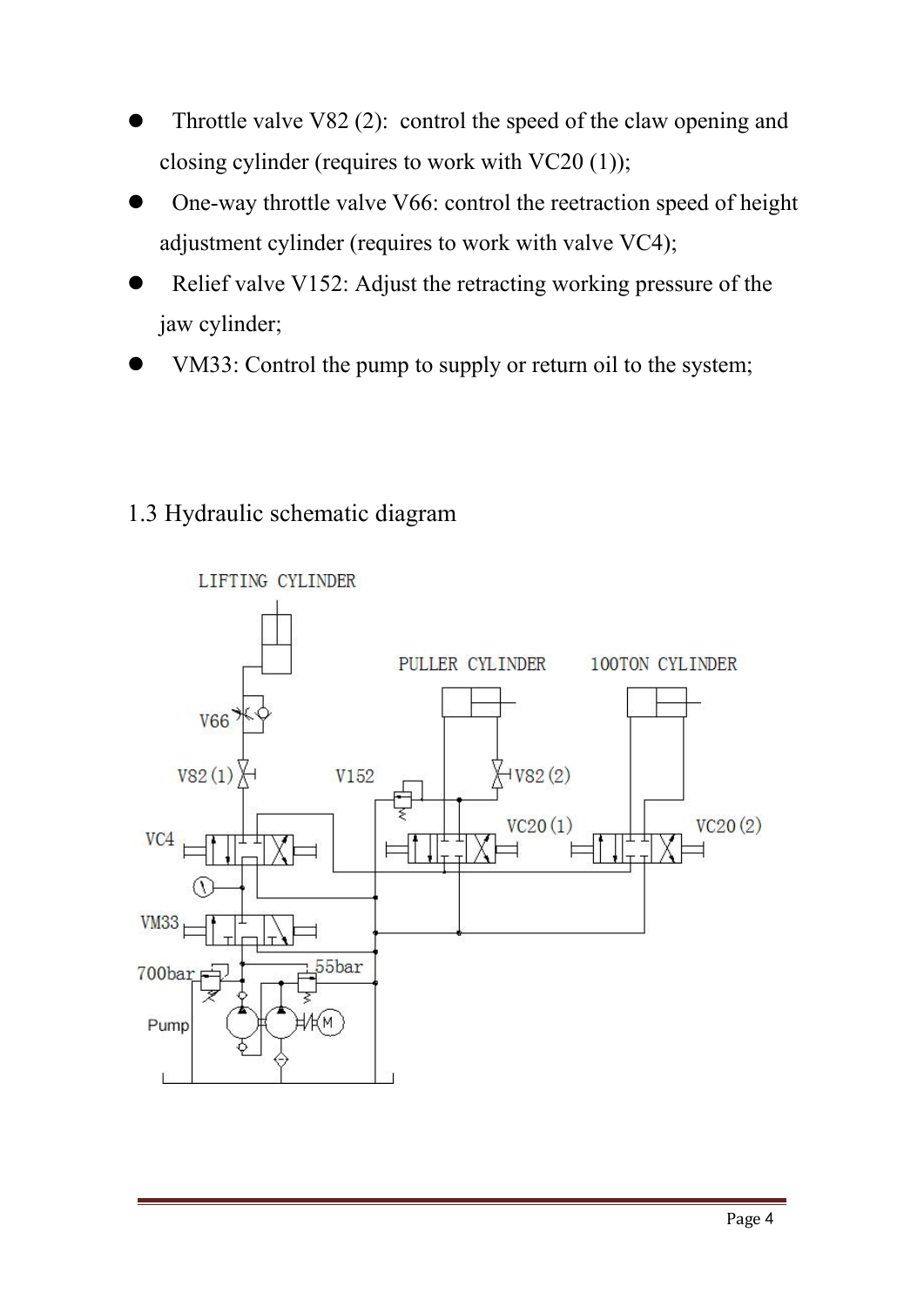# **2. Safety precautions:**

# **Warning**

Do not overload the cylinder, overloading can cause equipment damage and possibly personal injury. Use pressure gauges in each hydraulic system to ensure proper working pressure. Do not exceed the limit pressure of the lowest pressure rated component in the system. Always use high pressure hoses and fittings.



#### **Warning**

Do not allow the cylinder to extend too far beyond its rated travel limit, otherwise it will cause damage to the cylinder.



#### **Warning**

Avoid sharp bends and kinks of the hose. When fluid is restricted, severe back pressure can result. Severe bending and kinking can also damage the hose internally, resulting in permanent damage.



# **Warning**

Wear safety glasses to protect them from injury.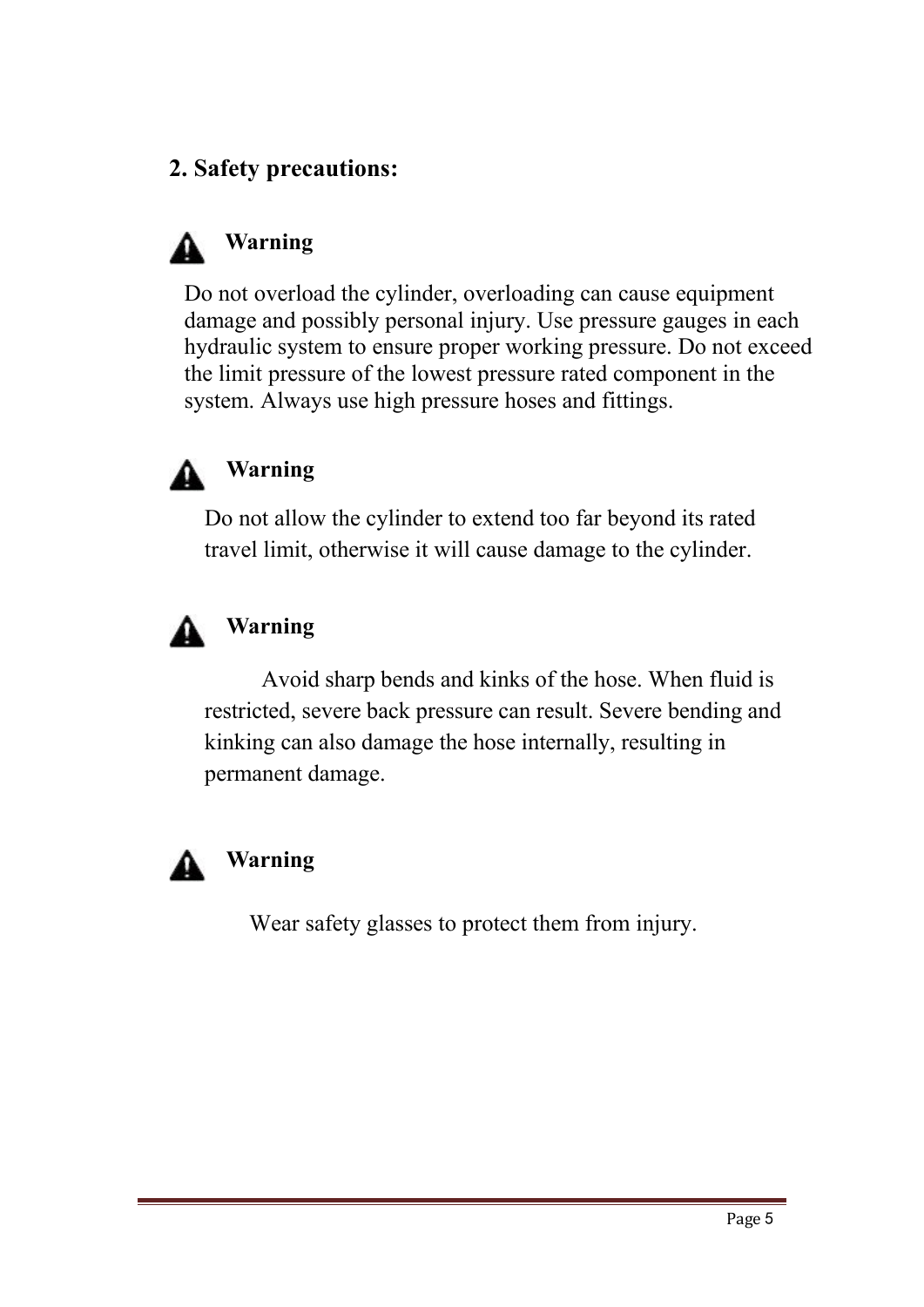# **Warning**

Be careful with your hands, keep your hands and fingers away from the operating area during operation to avoid personal injury;

TIP: It is important to predict the exact force required in each extraction situation. Appropriate pressure values and pullout force values vary widely from job to job. Structural requirements must be considered as well as the size, shape and condition of the extracted part. Before you choose a puller, examine its various applications. Pay special attention to the maximum effective value of the force that the puller can withstand. Consider these forces and always observe all safety precautions and warnings.

NOTE: Make sure the part being pulled is supported by other components and not by the puller. Do not use the puller as a lifting and support tool. Install the cylinder into the claw head coupling part clockwise through the outer ring threads of the cylinder. Make sure that the outer ring threads of the cylinder are fully screwed into the puller. Fix both ends of the cylinder through the lifting frame. Remove the saddle from the cylinder and insert the jack in the plunger. Select the proper tip for maximum contact with the shaft end face. Make sure the puller fits the part being pulled and extend the plunger until the plug contacts the shaft and is properly centered. (Refer to pump instruction book if necessary.) The center of the head should be in line with the center of the shaft and the wheels should be in full, reliable contact with the pulleys. Continue to slowly extend the plunger to pull the part off its shaft. Never exceed the maximum rated force of the puller;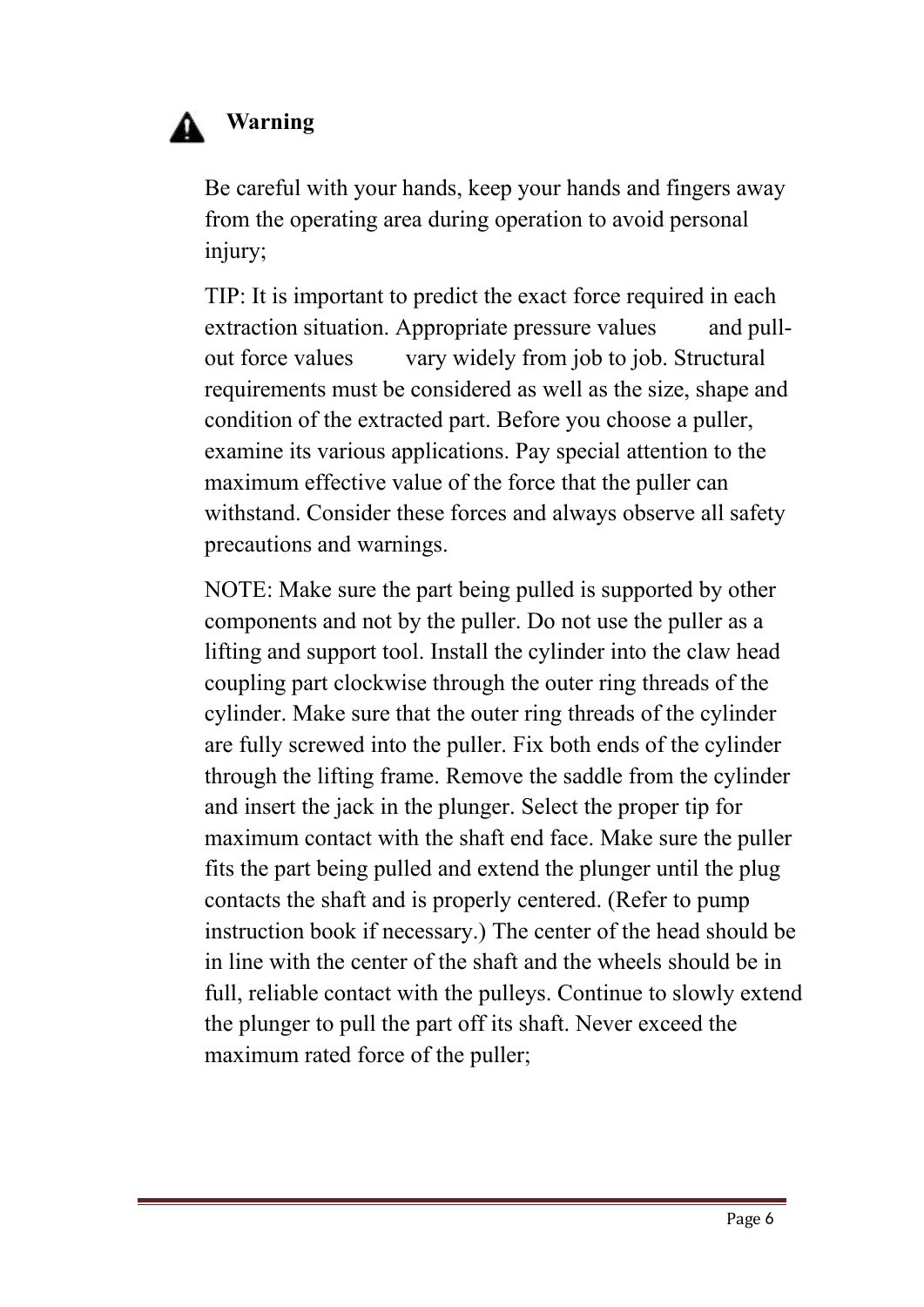# **Warning**

Do not stand on, under or near the puller during use. Avoid contact of hands, feet and clothing with moving parts.

# **Warning**

When transporting the puller, place the puller in the lowest position and remove the jaw extender.

#### **3. Operation Steps**

3.1 pump operation:electric hydraulic pump is a two-stage two-speed pump, with a flow rate of  $5.26L/min@.50bar$  at low pressure and 0.55L/min@700bar at high pressure. The motor power is 0.75KW, and the voltage is single-phase 220VAC;

(A) Motor start, run and stop: The remote control handle is a double button. Press the button to start and keep running, and press the button again to stop the motor. The remote control handle can be operated according to the actual situation to realize the slow expansion and contraction of the cylinder and increase the load step by step;

NOTE: The VM33 on the pump should be adjusted to neutral position 3 before starting the motor for the first time;

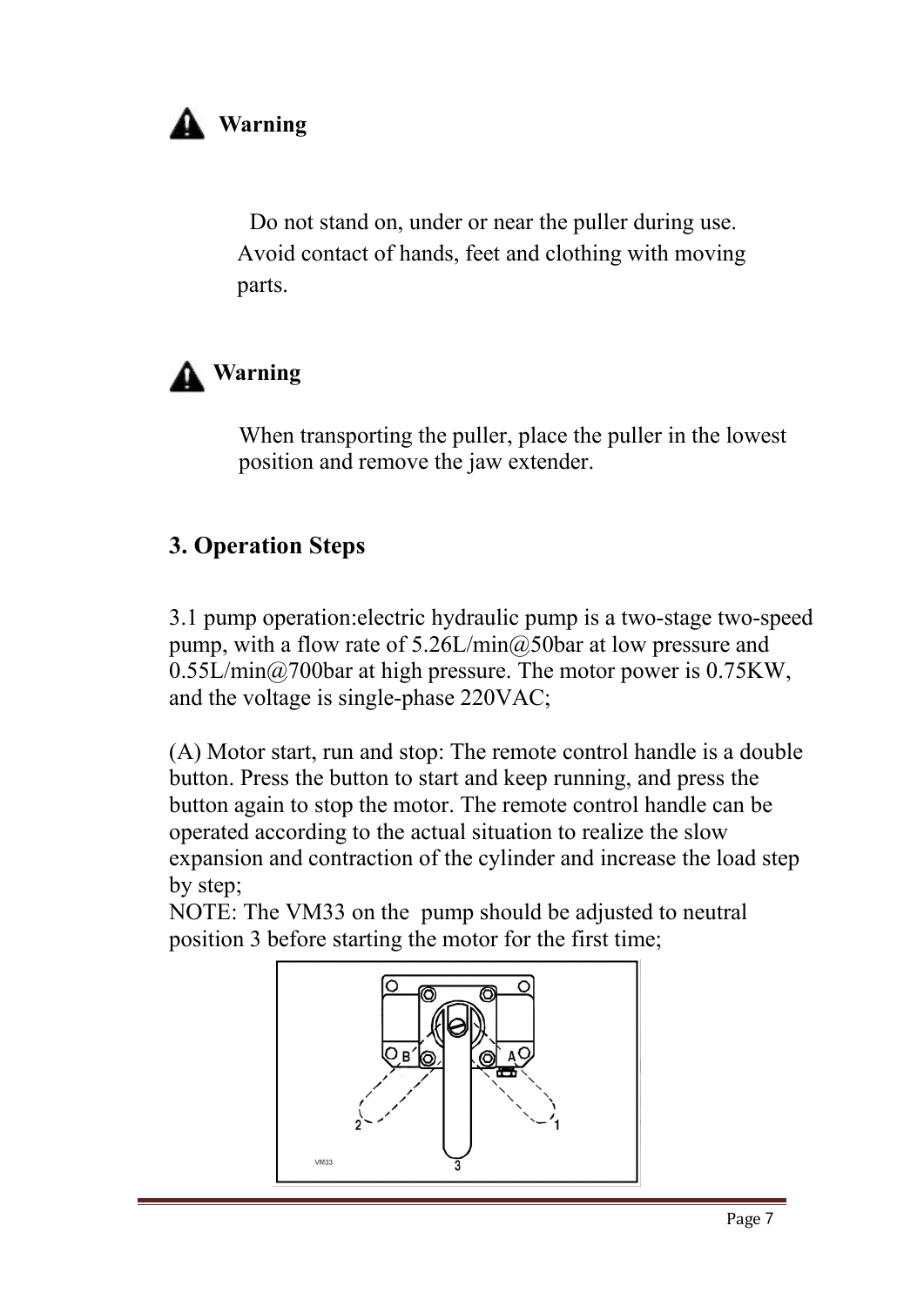(B) pump pressure setting: The VM33 manual reversing valve installed on the pump is equipped with an adjustable relief valve, and the pressure is adjusted according to the illustration.



Before adjusting the pressure, disconnect the pressure hose and the couplers on the operation panel, press the remote control handle button to start the motor, adjust the VM33 handle to the oil supply position 1, and set the hydraulic pump pressure by monitoring the pressure gauge according to the picture. Below 700bar, it is generally recommended to set at 650-700bar. After the pressure is adjusted, tighten the lock nut, press the button again to stop the motor on the remote control handle, and adjust the VM33 handle to the oil return position 2. After the system pressure drops to zero, change the VM33 valve handle to the neutral position 3, and reconnect the pressure oil pipe to the quick-change connector on the operation panel.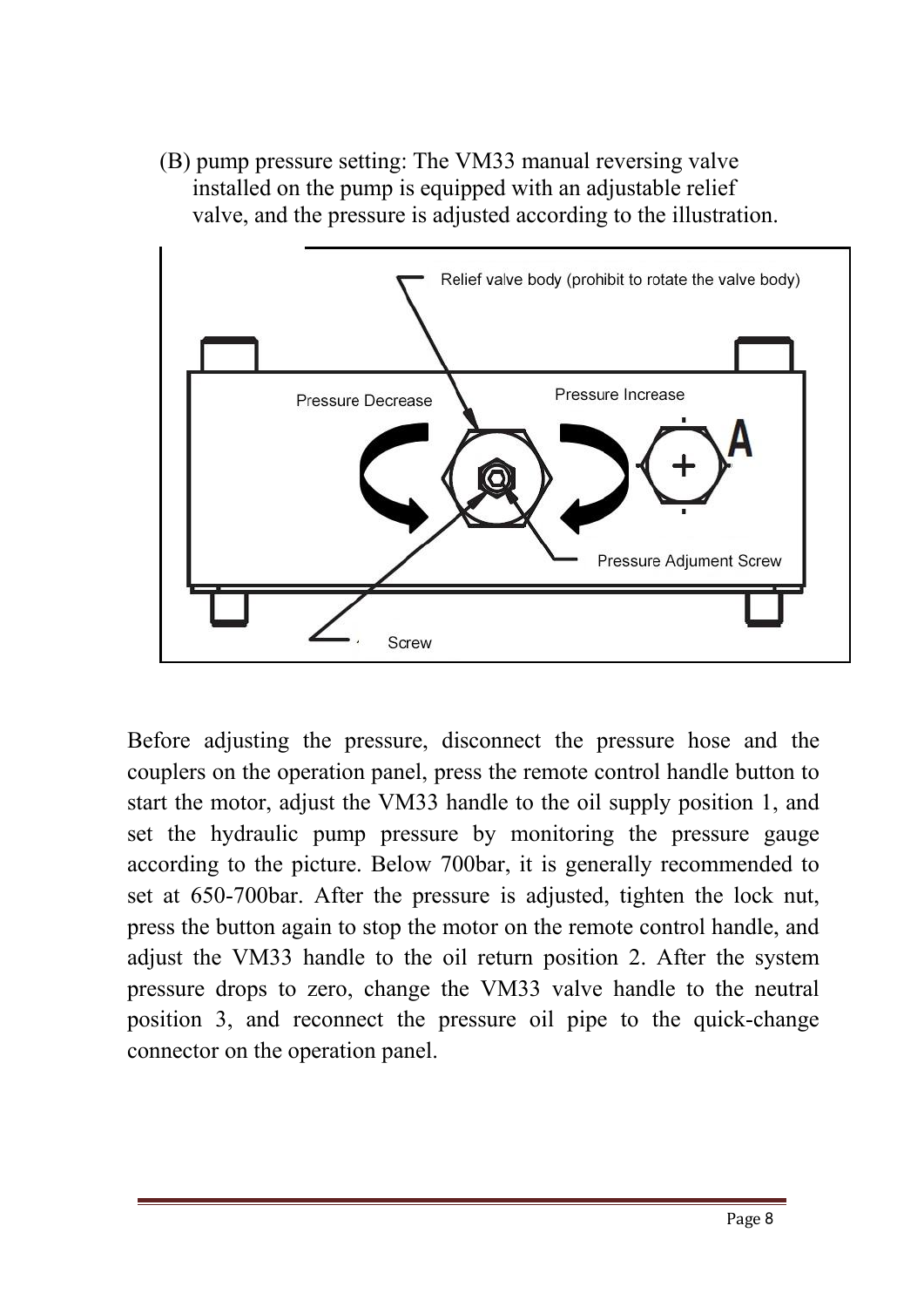# 3.2 Initial positions of all valves before operating the puller

Before operating the puller, confirm the position or status of all hydraulic valves. The VC20, VC4 on the operation panel and the VM33 valve handle on the pump should all be in the neutral position 3, the throttle valve V82 on the operation panel should be closed clockwise, and the one-way throttle valve connected to the height adjustment cylinder should be closed clockwise before first use. Special reminder: Due to the design update, the panel layout of different batches of products is different, just operate according to the panel label;



3.3 Puller up and down position adjustment and height adjustment speed control: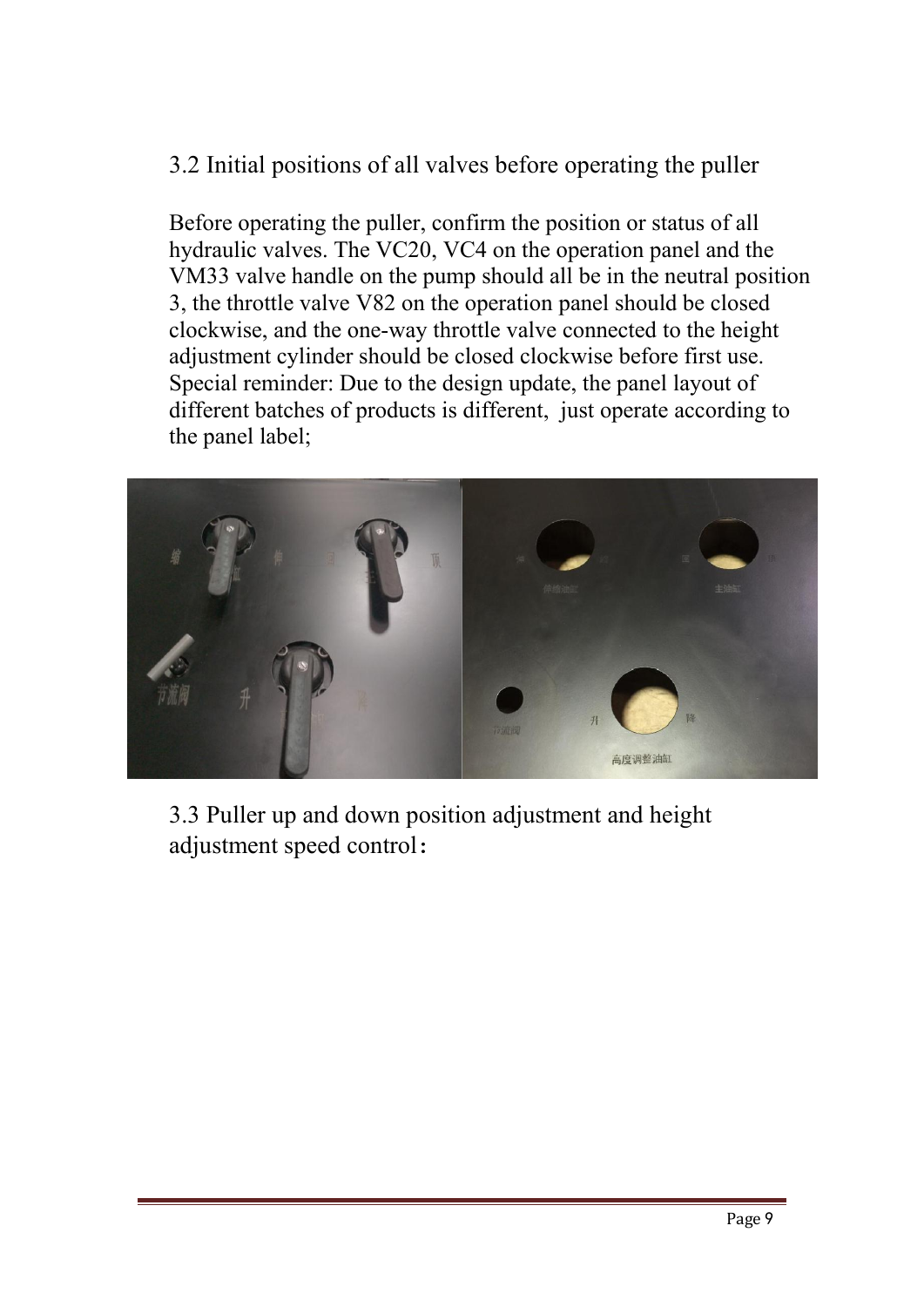# (A) Lifting position adjustment and speed control:

Change the VC4 valve handle to the left position 2, turn the throttle valve V82 one to two turns counterclockwise, and change the VM33 valve handle on the pump to the right position 1, press the pump operating handle button to start the pump, and the puller starts to rise. During the ascending process, the ascending speed can be adjusted by adjusting the opening of the throttle valve V82. After the puller rises to the desired height, press the pump operating handle button again, close the throttle valve V82 clockwise, and change the VC4 valve handle to the neutral position 3 , the upward adjustment ends.

Tip: Until the position of the puller is adjusted and the pulling work is completed, the handle of the VM33 valve on the pump should be kept in the right position 1, and then change the handle to the left position 2 after all the work is finished. Unload and unload the hydraulic system. Then change the handle to the middle position 3;

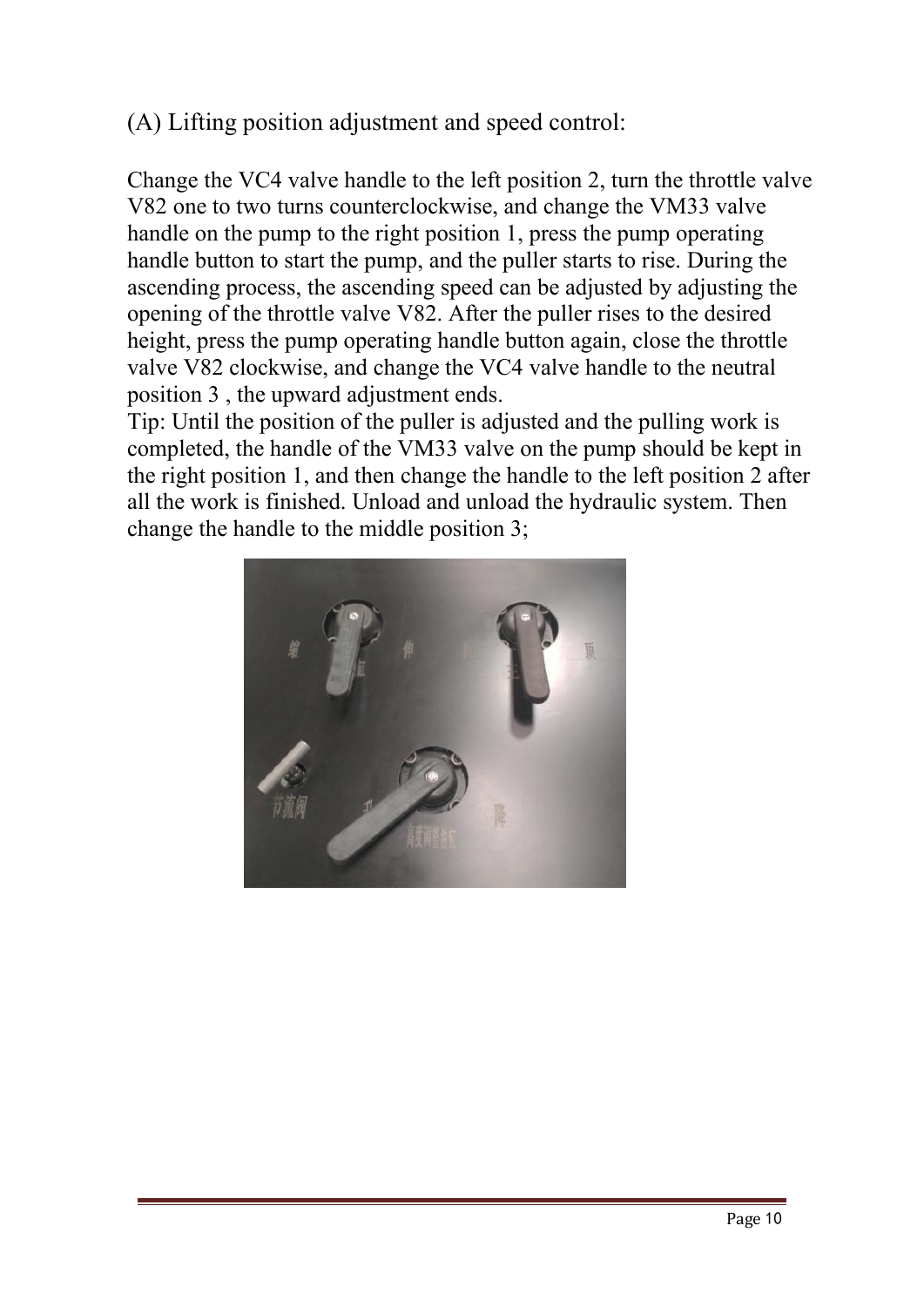# (B) Adjustment of descending position and speed control:

change the handle of VC4 valve to right position 1, turn the throttle valve V82 counterclockwise until it is fully opened (two to three turns), and loosen the one-way throttle valve connected to the lift cylinder the lock nut, slowly rotate the one-way throttle handle counterclockwise, and the puller starts to descend slowly. After descending to the desired height, change the VC4 valve handle to the neutral position 3, close the throttle valve V82 clockwise, and the descending adjustment ends; Tip: When using the puller for the first time, you can adjust the puller's descending speed to the desired speed (slow speed) by adjusting the one way throttle valve, then lock the lock nut on the one-way throttle valve, and use the puller later The device no longer has to operate the one-way throttle valve. Puller lowering operation does not require starting the pump.



#### 3.4 Extension and retraction adjustment of puller jaws

#### (A) Jaw Extennsion

Change the VC4 valve handle to the right position 1, and the VC20 (1) valve handle to the "extended" position, press the pump operating handle button to start the pump, and the jaws begin to extend. After the jaws are extended to the desired length, press the handle button again, and change the handle of the VC4 and VC20 (1) valves to the neutral position 3, and the jaw extension adjustment is completed;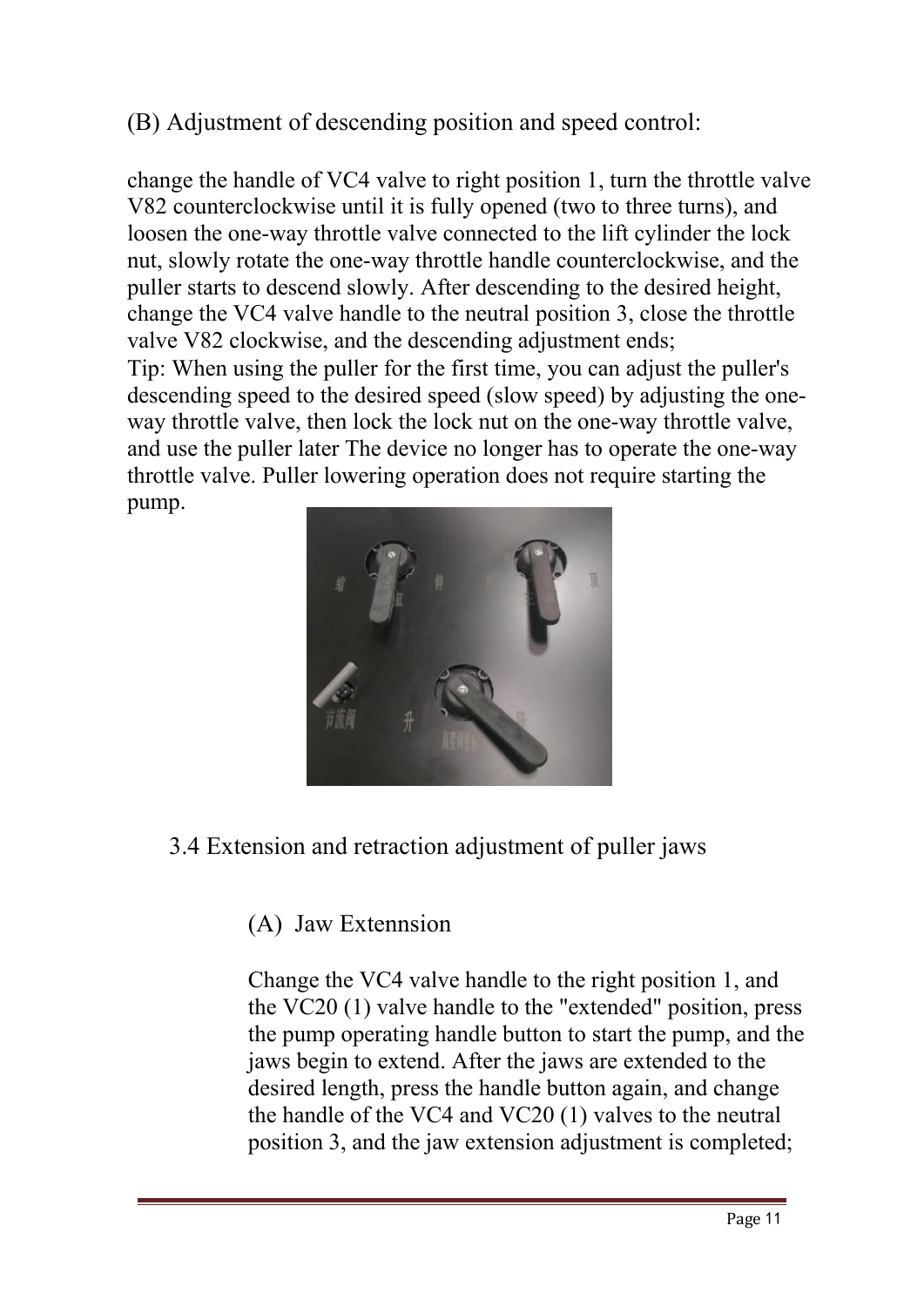

(B) Jaw retraction adjustment

Change the VC4 valve handle to the right position 1, and the VC20 (1) valve handle to the "retracted" position, press the pump operating handle button to start the pump, and the jaws begin to retract. After the jaws are retracted to the expected length, press the handle button again, and change the handle of the VC4 and VC20 (1) valves to the neutral position 3, and the jaw retraction adjustment is completed. Note: When operating the jaw extension, strictly abide by the "Warning" statement in this instruction manual. When operating the jaw extension, it must be ensured that the throttle valve V82 (1) is completely closed;

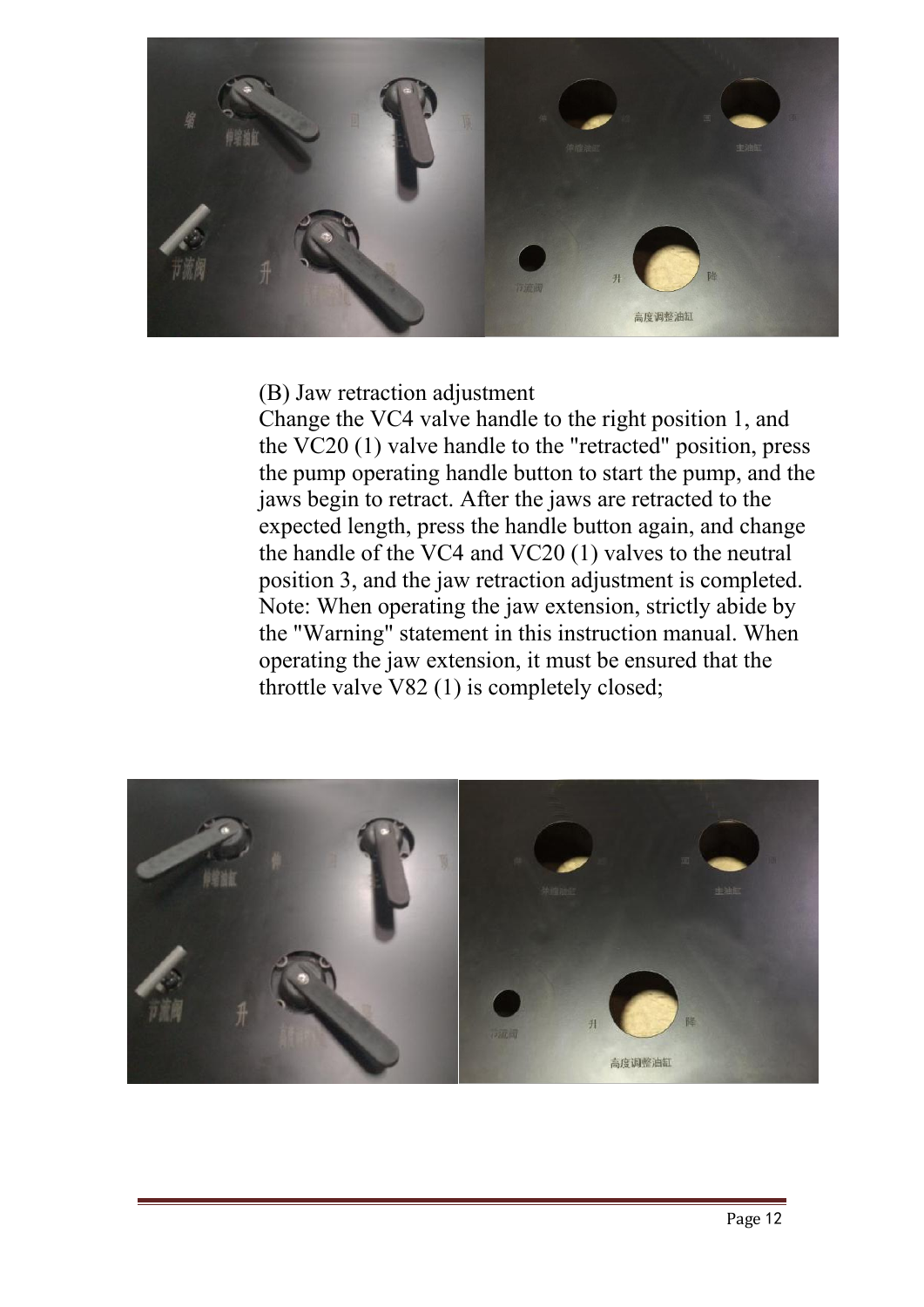# 3.5 Main oil cylinder telescopic adjustment

#### (A) Main cylinder extension adjustment

Change the VC4 valve handle to the right position 1, and the VC20 (2) valve handle to the right position 1, press the pump operating handle button to start the pump, the main oil cylinder starts to extend and complete the pulling work. During the pulling process, the pump handle button can be operated to realize step-by-step loading to complete the pulling work. After the puller work is finished, press the operation handle button again, and change the VC4, VC20 (2) valve handle to the neutral position 3, and prepare for the adjustment of the main oil cylinder retraction;

Reminder: In the operation of pulling out the pulley of the main cylinder, strictly abide by the "Warning" statement in this instruction manual. When operating the main oil cylinder to extend, it must be ensured that the throttle valve V82 (1) is fully closed;



(B) Master cylinder retraction adjustment:

Change the VC4 valve handle to the right position 1, and the VC20 (2) valve handle to the left position 2, press the pump operating handle button to start the pump, the main oil cylinder starts to retract, and after retracting to the initial position, press the operating handle button again, Change the valve handle of VC4, VC20 (2) to the neutral position 3, the operation is over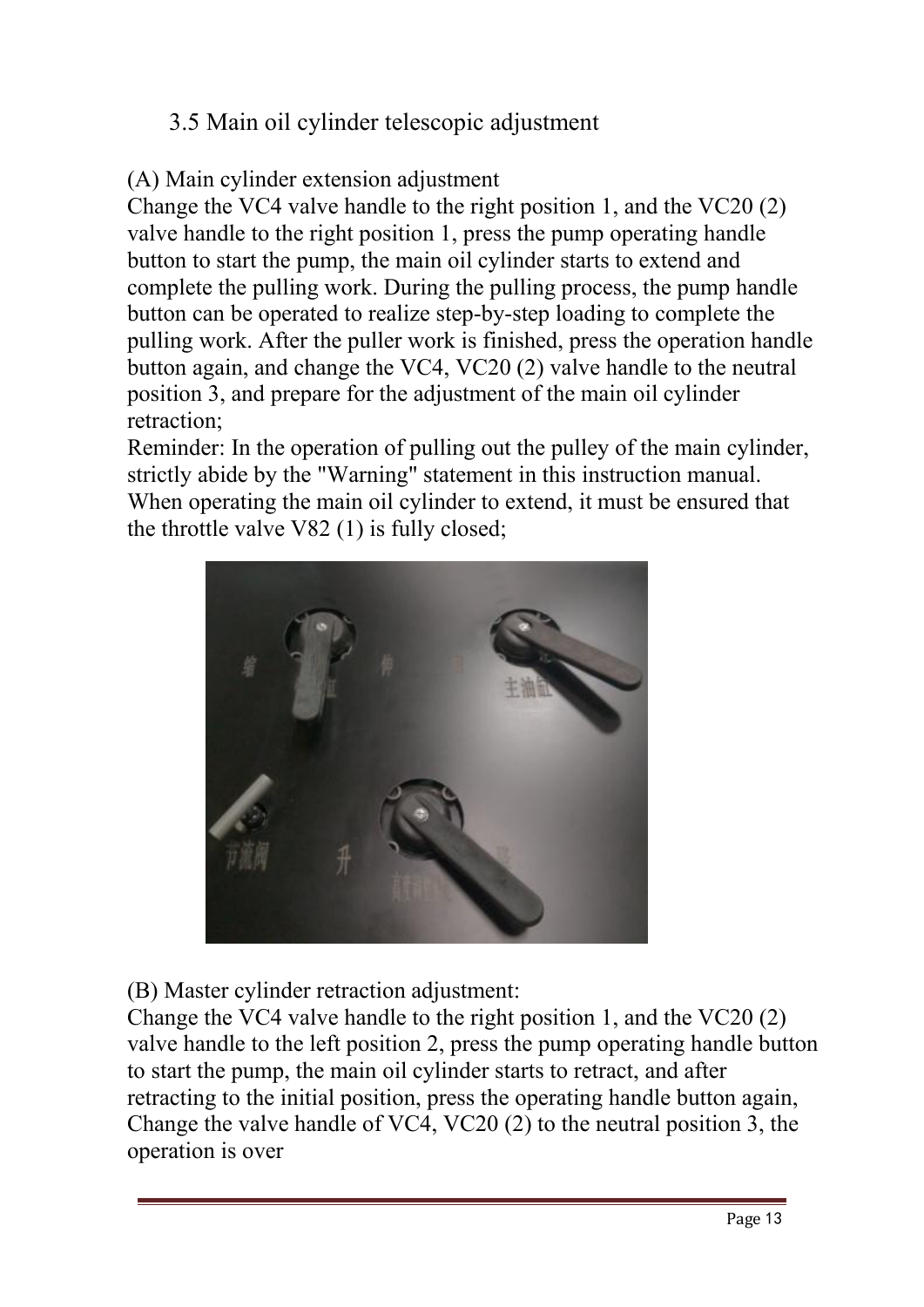

TIP: Strictly observe the "WARNING" statement in this instruction manual during retraction of the master cylinder. When operating the main oil retraction, the throttle valve V82 (1) must be fully closed 3.6 End of operation

After the puller operation is completed, please adjust the master cylinder and jaws to the fully retracted position, lower the puller to the lowest position, and check that the operation panel and the valve on the pump are in the initial position.